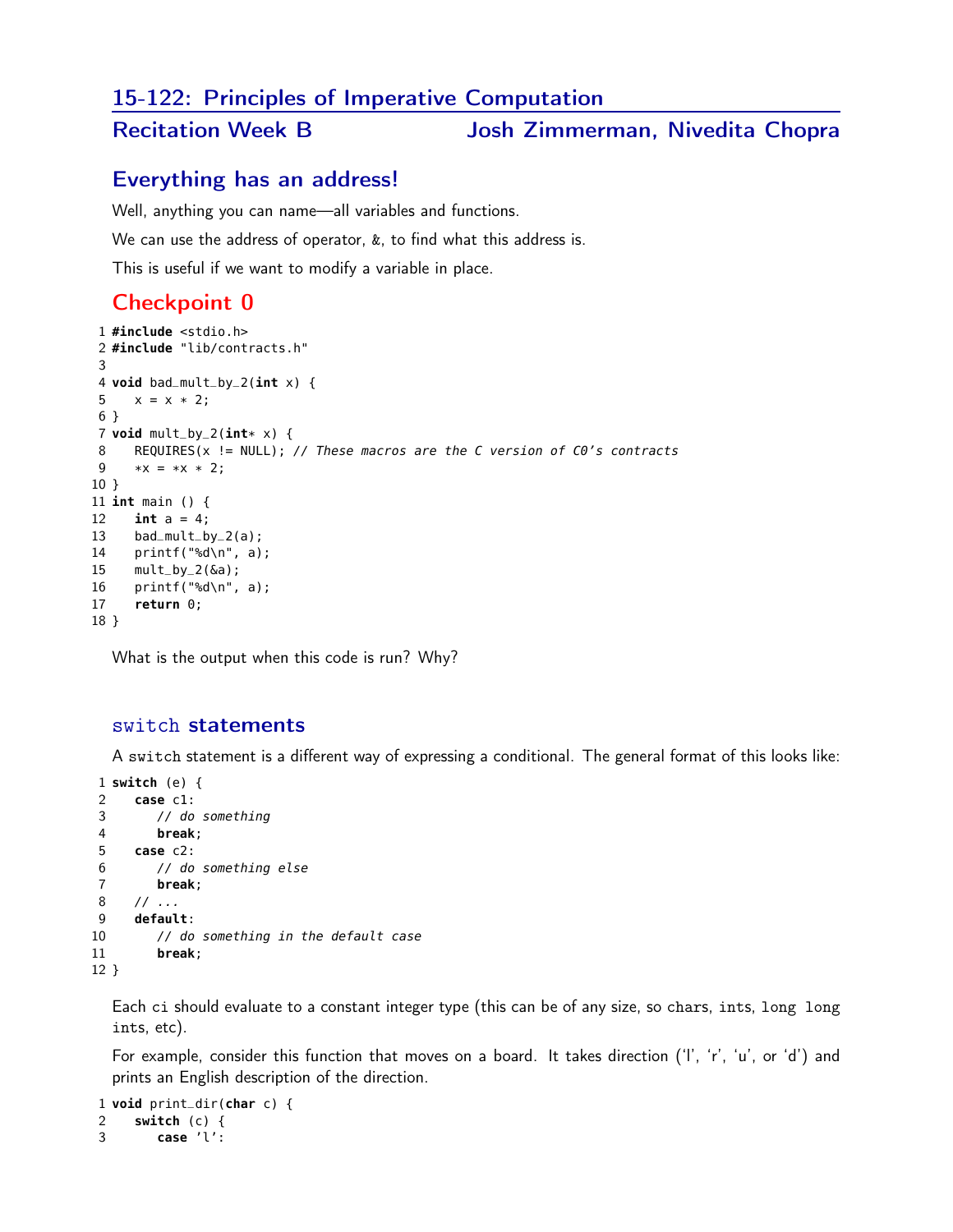```
4 printf("Left\n");
5 break;
6 case 'r':
7 printf("Right\n");
8 break;
9 case 'u':
10 printf("Up\n");
11 break;
12 case 'd':
13 printf("Down\n");
14 break;
15 default:
16 fprintf(stderr, "Specify a valid direction!\n");
17 break;
18 }
19 }
```
The break statements here are important: If we don't have them, we get fall-through: without the break on line 11 we'd print "Up" and then "Down" for case 'u'.

Here's some code that takes a positive number at most 10 and determines whether it is a perfect square. The behavior here is called fall-through.

```
1 int is_perfect_square(int x) {
2 REQUIRES(1 <= x & x <= 10);
3 switch (x) {
4 case 1:
5 case 4:
6 case 9:
7 return 1;
8 break;
9 default:
10 return 0;
11 break;
12 }
13 }
```
Fall-through is often useful, but can lead to unanticipated results.

# Checkpoint 1

```
1 #include <stdio.h>
2 #include <stdlib.h>
3 int main(int argc, char** argv) {
4 if (argc > 1) {
5 int a = atoi(argv[1]);
6 switch (a % 2) {
7 case 0:
8 printf("x is even!\n");
9 default:
10 printf("x is odd!\n");
11 }
12 }
13 return 0;
14 }
```
What's wrong with this code? How would you fix it?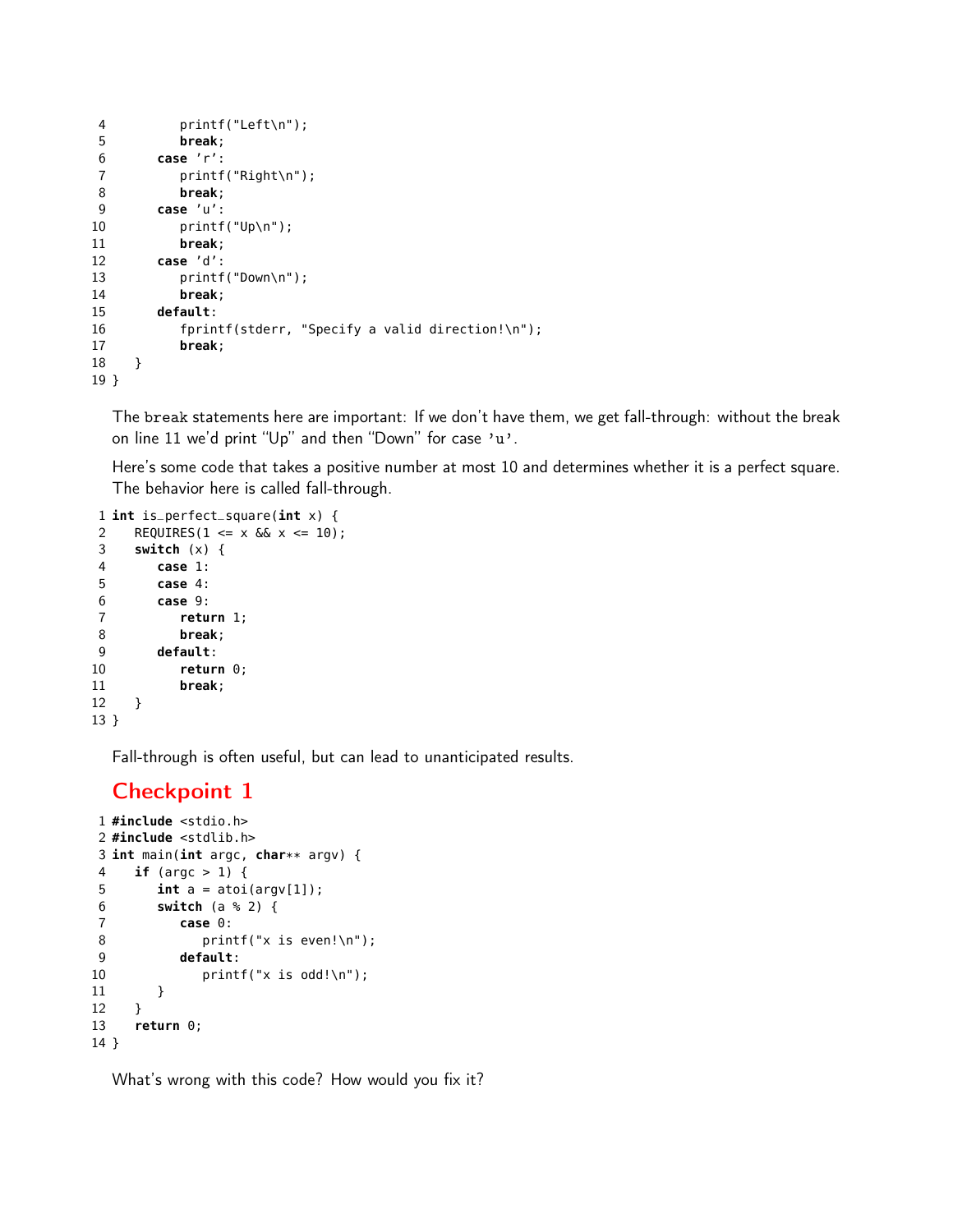### structs that aren't pointers

We've almost always used *pointers* to structs previously in this class.

We can also just use structs, without the pointer. We set a field of a struct with dot-notation, as follows:

```
1 #define ARRAY_LENGTH 10
 2 struct point {
 3 int x;
 4 int y;
 5 };
 6 int main () {
 7 struct point a;
 8 a.x = 3;
 9 a.y = 4;10 struct point* arr = xmalloc(ARRAY_LENGTH * sizeof(struct point));<br>11 // Initialize the points to be on a line with slope 1
      // Initialize the points to be on a line with slope 1
12 for (int i = 0; i < ARRAY_LENGTH; i++) {
13 \arr[i].x = i;14 arr[i].y = i;
15 }
16 }
```
The notation we've used throughout the semester to access a field of a pointer to a struct is  $p\rightarrow f$ . This is just syntactic sugar for (\*p).f.

## Casting pointers to ints and signed to unsigned

Casting from pointers to integers and signed values to unsigned values is implementation-defined in C. (That is, C does not mandate the way that compilers should handle these details. For Lab 9, we'll use the behaviors that GCC defines.)

A few details:

The GCC documentation specifies how casting from pointers to ints works:

[http://gcc.gnu.org/onlinedocs/gcc-4.3.5/gcc/Arrays-and-pointers-implementation.html](http://gcc.gnu.org/onlinedocs/gcc-4.3.5/gcc/Arrays-and-pointers-implementation.html#Arrays-and-pointers-implementation)# [Arrays-and-pointers-implementation](http://gcc.gnu.org/onlinedocs/gcc-4.3.5/gcc/Arrays-and-pointers-implementation.html#Arrays-and-pointers-implementation)

In Lab 9 (the C0 Virtual Machine), we'll provide you with INT(p) and VAL(x) to cast between integers and pointers.

Make sure to review the lecture notes for more details on casting.

### Checkpoint 2

What's wrong with each of these pieces of code?

```
a)
1 int* add_sorta_maybe(int a, int b) {<br>2 int x = a + b;
     int x = a + b;3 return &x;
4 }
```